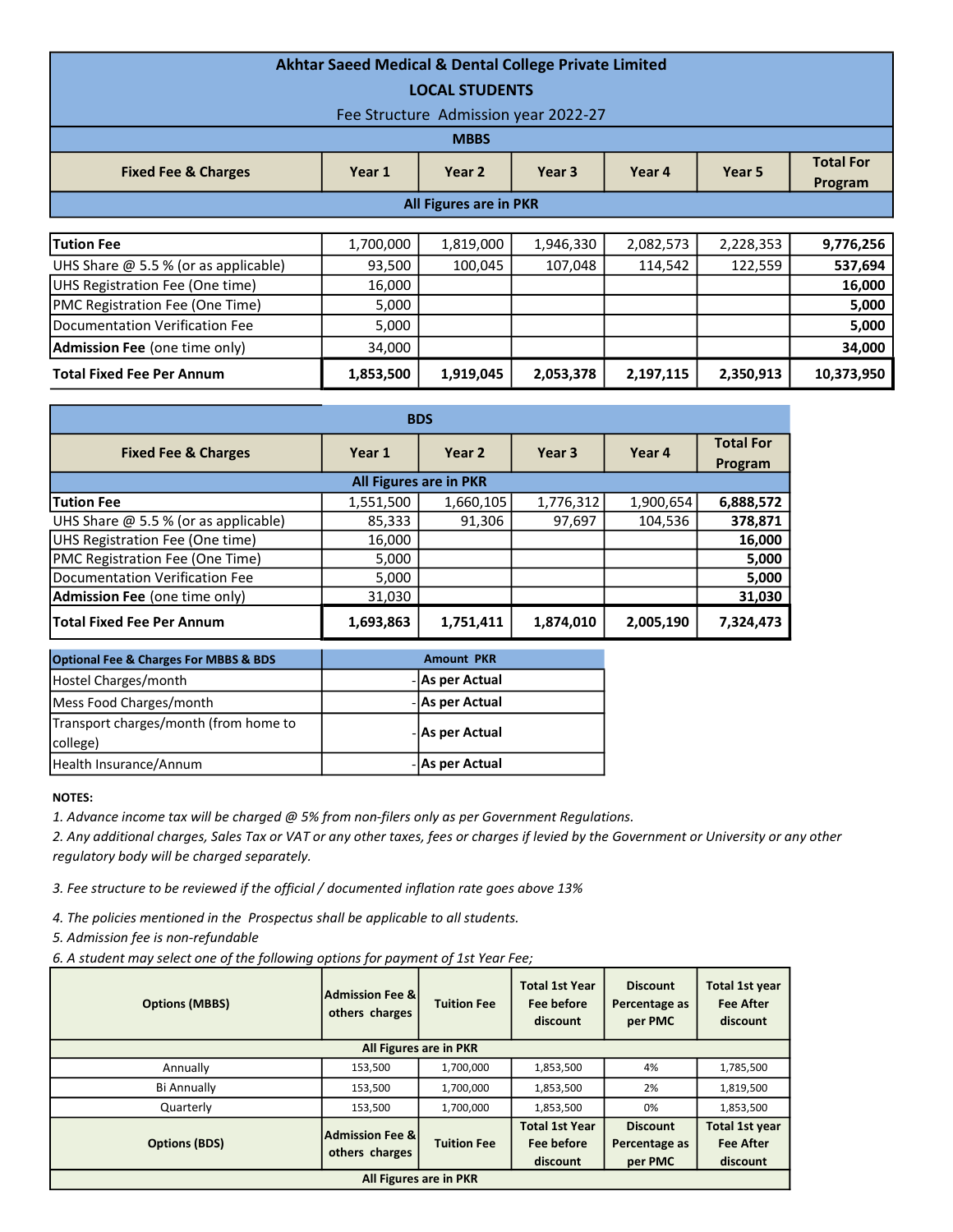| Annually    | 142.363 | 1,551,500 | 1,693,863 | 4% | 1,631,803 |
|-------------|---------|-----------|-----------|----|-----------|
| Bi Annually | 142.363 | 1,551,500 | 1,693,863 | 2% | 1,662,833 |
| Quarterly   | 142,363 | 1,551,500 | 1,693,863 | 0% | 1,693,863 |